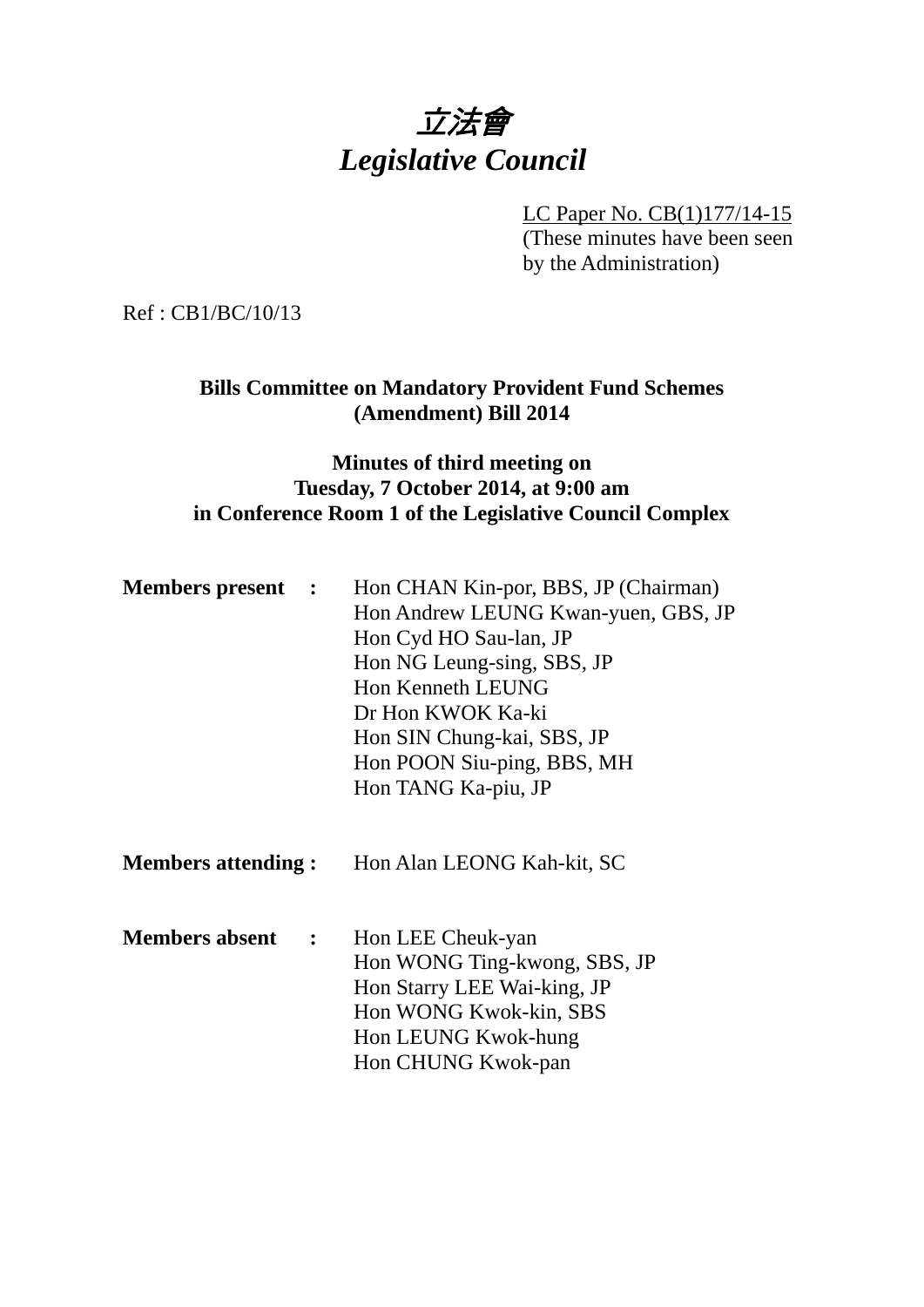| attending                          |                | <b>Public officers : Mr Eddie CHEUNG</b><br>Deputy Secretary for Financial Services and the<br><b>Treasury (Financial Services) 2</b> |
|------------------------------------|----------------|---------------------------------------------------------------------------------------------------------------------------------------|
|                                    |                | Miss Susanna LAI<br>Principal Assistant Secretary for Financial<br>Services and the Treasury (Financial Services)3                    |
|                                    |                | Miss Elaine NG<br><b>Senior Government Counsel</b><br>Department of Justice                                                           |
| <b>Attendance by</b><br>invitation | $\ddot{\cdot}$ | <b>Mandatory Provident Fund Schemes Authority</b>                                                                                     |
|                                    |                | Ms Gabriella YEE<br>Head (Policy Development and Research)                                                                            |
|                                    |                | Democratic Alliance for the Betterment and<br><u>Progress of Hong Kong</u>                                                            |
|                                    |                | Mr NGAN Man-yu<br>Deputy Spokesperson on Manpower                                                                                     |
|                                    |                | <u>The Federation of Hong Kong and Kowloon</u><br><b>Labour Unions</b>                                                                |
|                                    |                | Mr TSE Ngai-kin<br>Officer                                                                                                            |
|                                    |                | <b>Hong Kong Confederation of Trade Unions</b>                                                                                        |
|                                    |                | Mr POON Man-hon<br><b>Policy Researcher</b>                                                                                           |
|                                    |                | <b>Individual</b>                                                                                                                     |
|                                    |                | Mr Peter WONG                                                                                                                         |
|                                    |                | <b>Civic Party</b>                                                                                                                    |
|                                    |                | Mr Jacky YAU<br><b>District Developer</b>                                                                                             |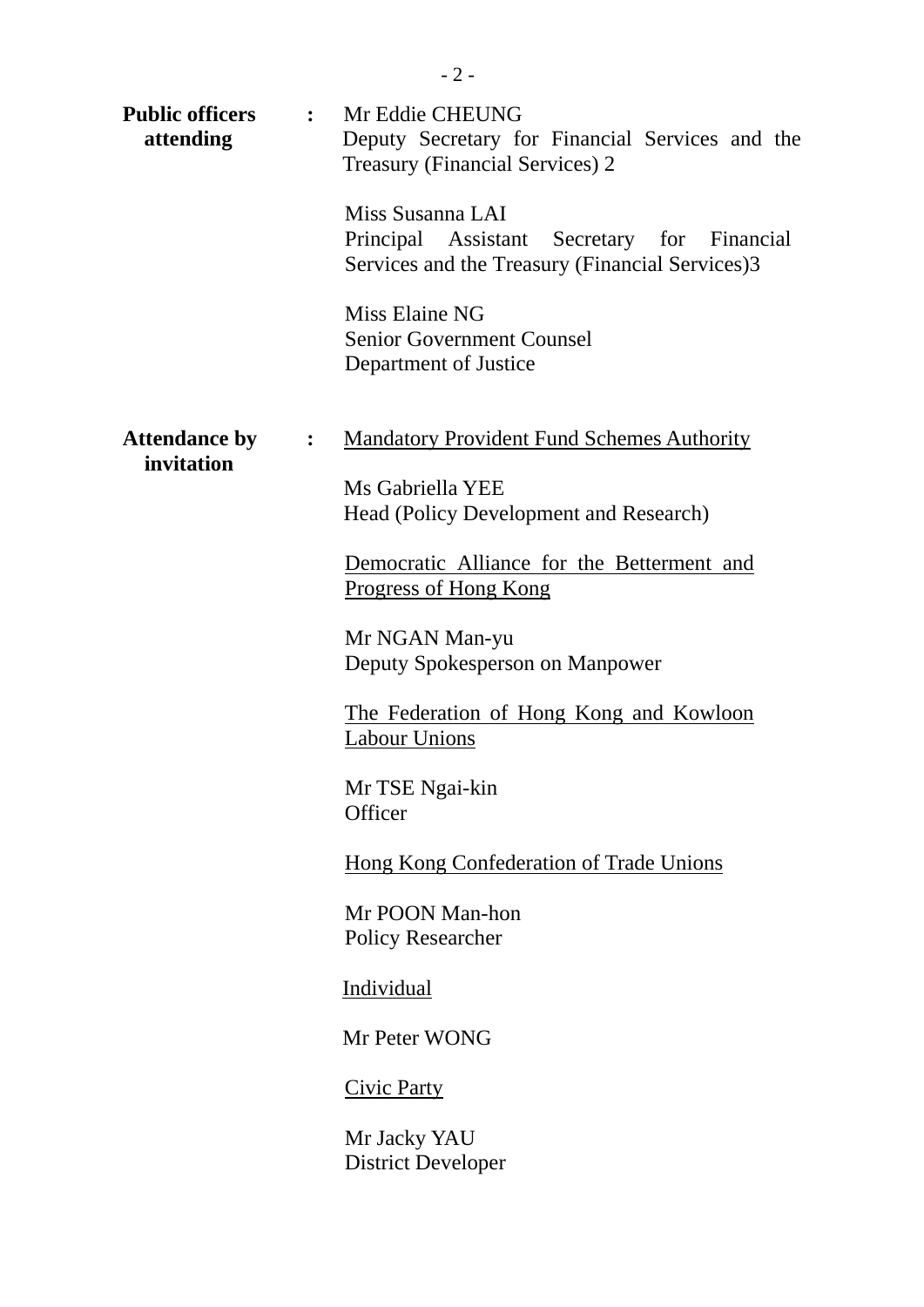|    |                    | The Actuarial Society of Hong Kong                                                        |
|----|--------------------|-------------------------------------------------------------------------------------------|
|    |                    | Mr Jack MAK<br>Chairman of Pension & Employee Benefits<br>Committee                       |
|    |                    | <u>The Law Society of Hong Kong</u>                                                       |
|    |                    | Mrs Christine KOO<br>Member of the Law Society's Retirement Schemes<br>Committee          |
|    |                    | <b>Hong Kong Investment Funds Association</b>                                             |
|    |                    | Mrs Sally WONG<br><b>Chief Executive Officer</b>                                          |
|    |                    | <b>Ms Annette LAM</b><br>Chief Council Secretary (1)3                                     |
|    |                    | Miss Evelyn LEE<br><b>Assistant Legal Adviser 10</b>                                      |
|    |                    | Ms Connie HO<br>Senior Council Secretary (1)3                                             |
| I. |                    | <b>Meeting with deputations and the Administration</b>                                    |
|    |                    | <u>Submissions from deputations/individual not attending the meeting</u>                  |
|    | 1.<br>Momentum 107 | (LC Paper No. $CB(1)2033/13-14(01) -$ Submission)                                         |
|    | 2.                 | The Hong Kong Federation of Insurers<br>(LC Paper No. $CB(1)2033/13-14(05)$ – Submission) |
|    | 3.                 | The Hong Kong Association of Banks<br>(LC Paper No. $CB(1)2033/13-14(06) -$ Submission)   |
|    | 4.                 | Hong Kong Doctors Union<br>(LC Paper No. $CB(1)2033/13-14(07)$ – Submission)              |
|    |                    | <b>Clerk in attendance:</b><br><b>Staff in attendance:</b>                                |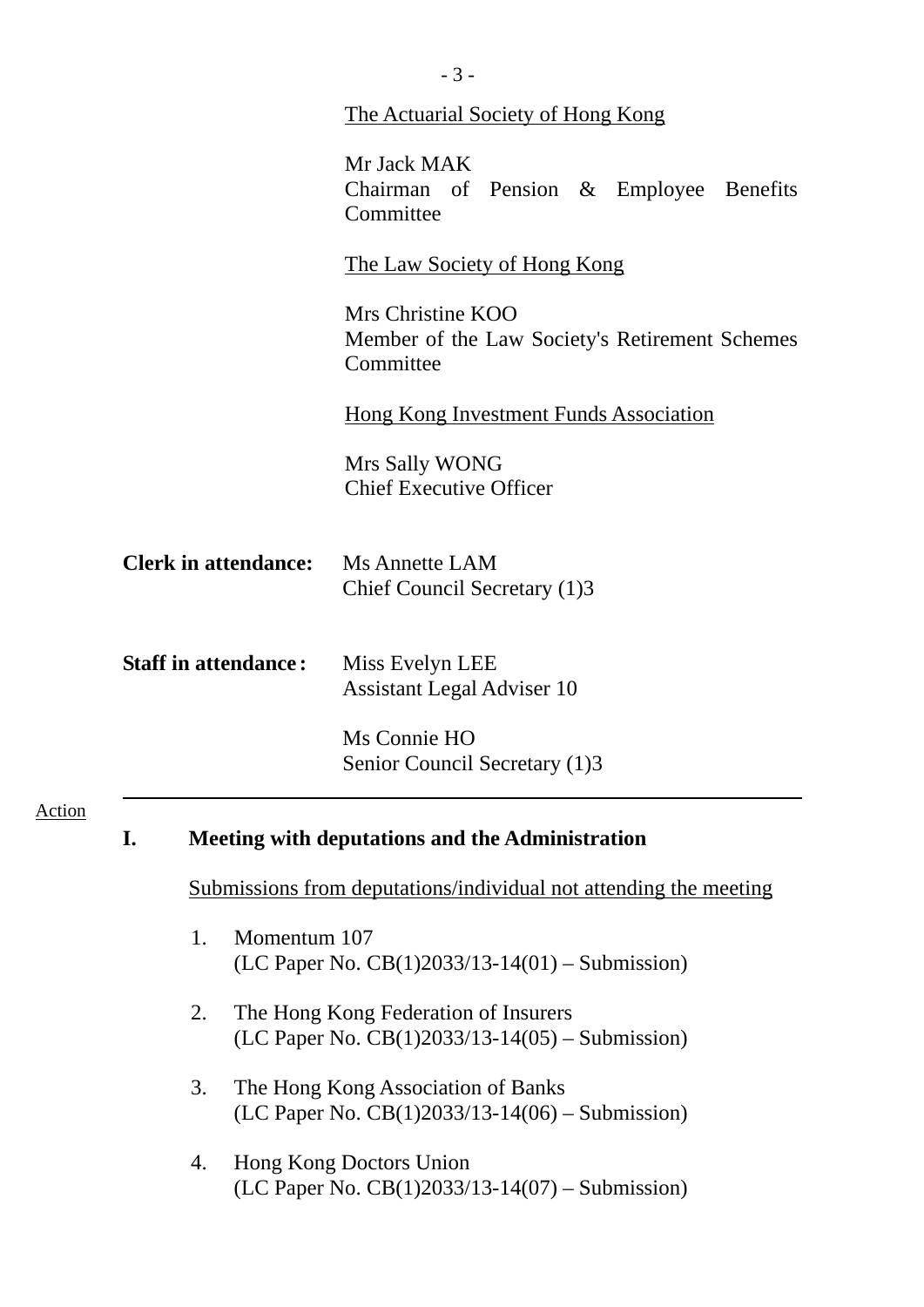- 5. Clifford Chance, Hong Kong (LC Paper No. CB(1)2033/13-14(08) – Submission)
- 6. Consumer Council (LC Paper No. CB(1)2033/13-14(09) – Submission)
- 7. Hong Kong Trustees' Association (LC Paper No. CB(1)2033/13-14(10) – Submission)
- 8. Employers' Federation of Hong Kong (LC Paper No. CB(1)2033/13-14(11) – Submission)
- 9. Hospital Authority (LC Paper No. CB(1)2033/13-14(12) – Submission)
- 10. Mr YEUNG Wai-sing, Eastern District Council Member (LC Paper No. CB(1)2033/13-14(13) – Submission)
- 11. The Hong Kong Retirement Schemes Association (LC Paper No. CB(1)2057/13-14(02) – Submission)

 At the invitation of the Chairman, 8 deputations/individual as listed in the **Appendix** presented their views.

2. The Bills Committee deliberated (Index of proceedings attached at **Appendix**).

# Declaration of interests

3. Mr NG Leung-sing declared that the corporation that he worked for had engaged in the provision of Mandatory Provident Fund ("MPF") services.

# Follow-up action required of the Administration

- 4. The Administration was requested to provide information on:
	- (a) the procedures for an employee to recover any default MPF contributions from an employer, and enforcement actions which would be taken by Mandatory Provident Fund Schemes Authority ("MPFA") under the Mandatory Provident Fund Schemes Ordinance; and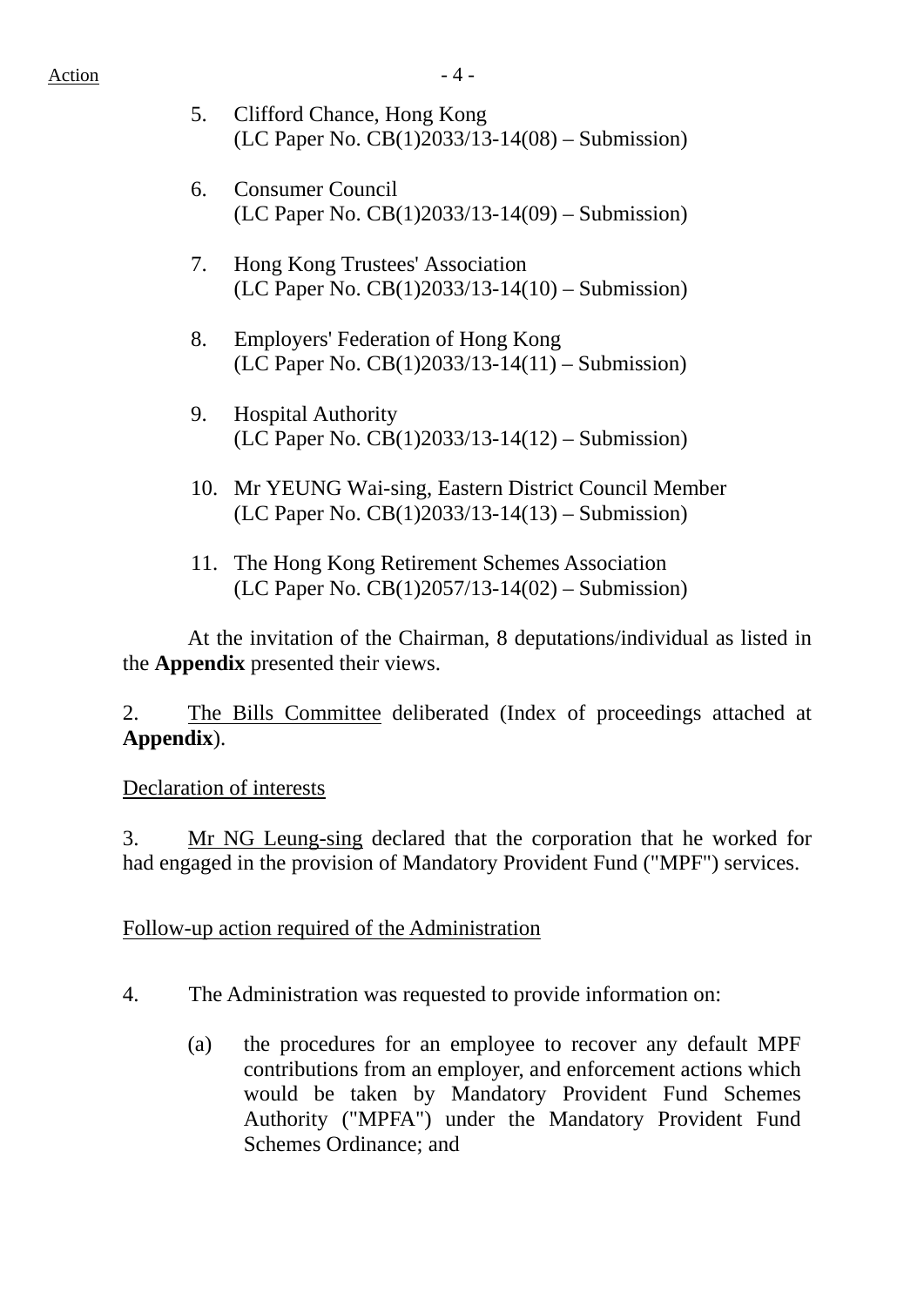(b) how MPFA, the MPF industry and/or the Securities and Futures Commission ("SFC") improve and streamline the current approval processes with a view to driving down the MPF fees.

5. At the request of the Chairman, the Administration would provide a written response to the deputations' written submissions received and views expressed at the meeting.

### **II. Any other business**

6. There being no other business, the meeting ended at 10:38 am.

Council Business Division 1 Legislative Council Secretariat 4 November 2014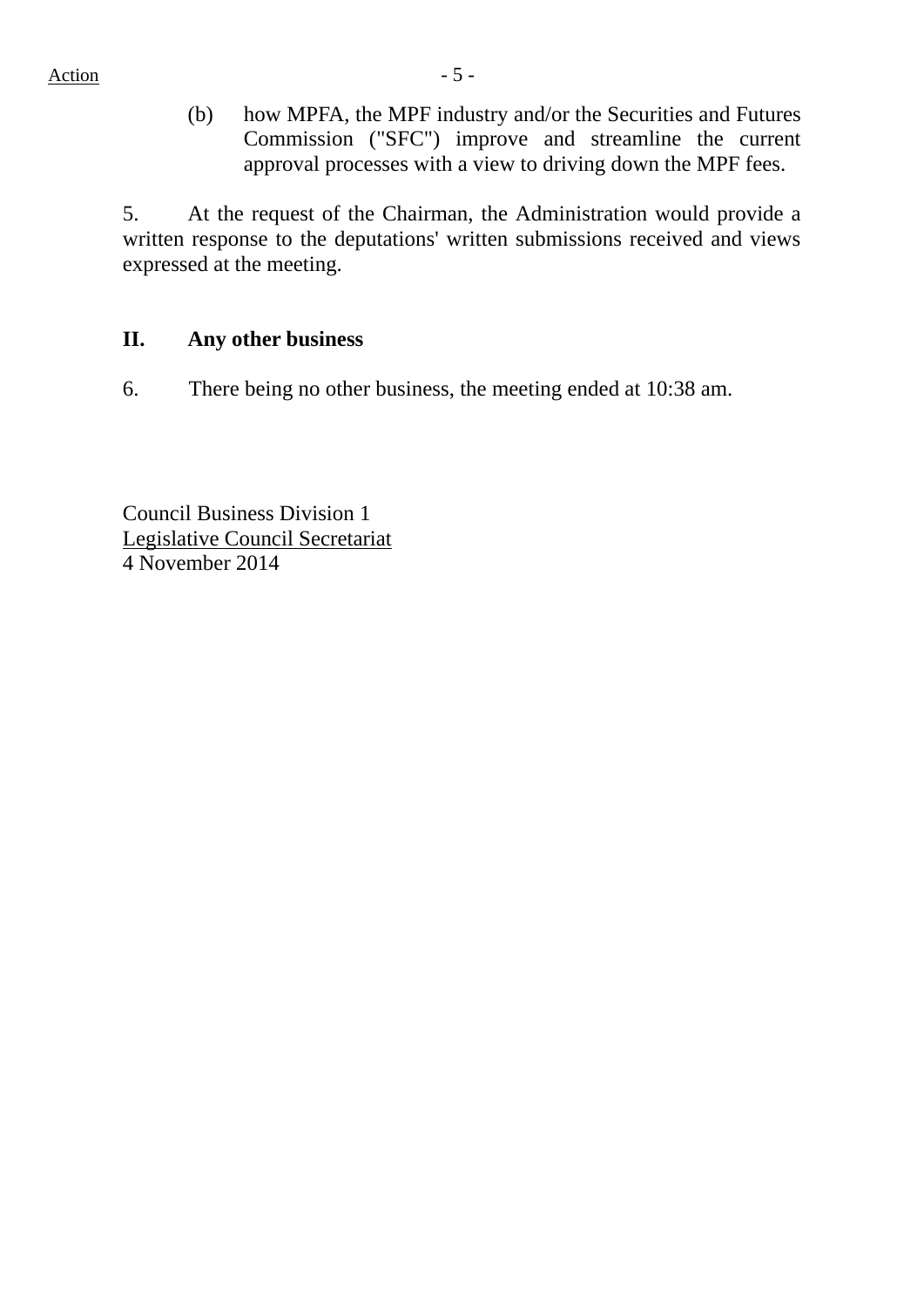#### **Proceedings of the third meeting of the Bills Committee on Mandatory Provident Fund Schemes (Amendment) Bill 2014 on Tuesday, 7 October 2014, at 9:00 am in Conference Room 1 of the Legislative Council Complex**

| <b>Time</b><br>marker | <b>Speaker</b>                                                                     | Subject(s)                                                                                                                                                                                                                                                                                                                                                                                                                                                                                                                                                                                                                                                                                                                                                                                                                                                                                                                                                                                                                                                                                                                                                                                                                                                                                                                                                                                                                                                                                                                                                                                                                                | <b>Action</b><br>required |
|-----------------------|------------------------------------------------------------------------------------|-------------------------------------------------------------------------------------------------------------------------------------------------------------------------------------------------------------------------------------------------------------------------------------------------------------------------------------------------------------------------------------------------------------------------------------------------------------------------------------------------------------------------------------------------------------------------------------------------------------------------------------------------------------------------------------------------------------------------------------------------------------------------------------------------------------------------------------------------------------------------------------------------------------------------------------------------------------------------------------------------------------------------------------------------------------------------------------------------------------------------------------------------------------------------------------------------------------------------------------------------------------------------------------------------------------------------------------------------------------------------------------------------------------------------------------------------------------------------------------------------------------------------------------------------------------------------------------------------------------------------------------------|---------------------------|
| $000000 -$<br>000220  | Chairman                                                                           | Opening remarks                                                                                                                                                                                                                                                                                                                                                                                                                                                                                                                                                                                                                                                                                                                                                                                                                                                                                                                                                                                                                                                                                                                                                                                                                                                                                                                                                                                                                                                                                                                                                                                                                           |                           |
| $000221 -$<br>000405  | Chairman<br>Mr SIN Chung-kai<br>Chief<br>Council<br>Secretary $(1)$ 3<br>Ms Cyd HO | Members noted that only five deputations out of a<br>total of 13 had turned up at the meeting on time<br>despite that the Secretariat had reconfirmed the<br>deputations' attendance prior to the meeting. In<br>view that some deputations might not be able to<br>attend the meeting due to traffic problems arising<br>from the public assemblies on streets in connection<br>with the "Occupy Central" movement, Ms Cyd HO<br>suggested that another meeting with deputations be<br>arranged later this year to solicit public's views on<br>Mandatory Provident<br>Fund<br>Schemes<br>the<br>(Amendment) Bill 2014 ("the Bill").<br>The<br>Chairman took note of Ms Cyd HO's suggestion.<br>( <i>Post-meeting</i><br>note:<br>eight<br>A<br>total<br>of<br>deputations/individual had finally attended the<br>meeting to present their views on the Bill to the<br>Bills Committee. On the advice of the Chairman,<br>arrangement had been made to solicit written<br>submissions from the deputations/individuals<br>which/who did not turn up for the meeting. Of<br>these five deputations/individuals, one of them (the<br>Hong Kong Retirement Schemes Association) had<br>provided written<br>submission<br>the<br><b>Bills</b><br>to<br>Committee (LC Paper No. CB(1)2057/13-14(02)),<br>three of them (The Lion Rock Institute, Mr LO<br>Ming-hin and Miss Kellie WONG) advised that Mr<br>Peter WONG's submission (LC Paper No.<br>$CB(1)2057/13-14(01))$ also represented their views<br>and the remaining one (The Hong Kong Federation<br>of Trade Unions) indicated that it had no intention<br>to make any submission. |                           |
| $000406 -$<br>000618  | Chairman                                                                           | The Chairman welcomed the deputations to<br>present their views to the Bills Committee and<br>briefed them on the points-to-note when making<br>their presentation.                                                                                                                                                                                                                                                                                                                                                                                                                                                                                                                                                                                                                                                                                                                                                                                                                                                                                                                                                                                                                                                                                                                                                                                                                                                                                                                                                                                                                                                                       |                           |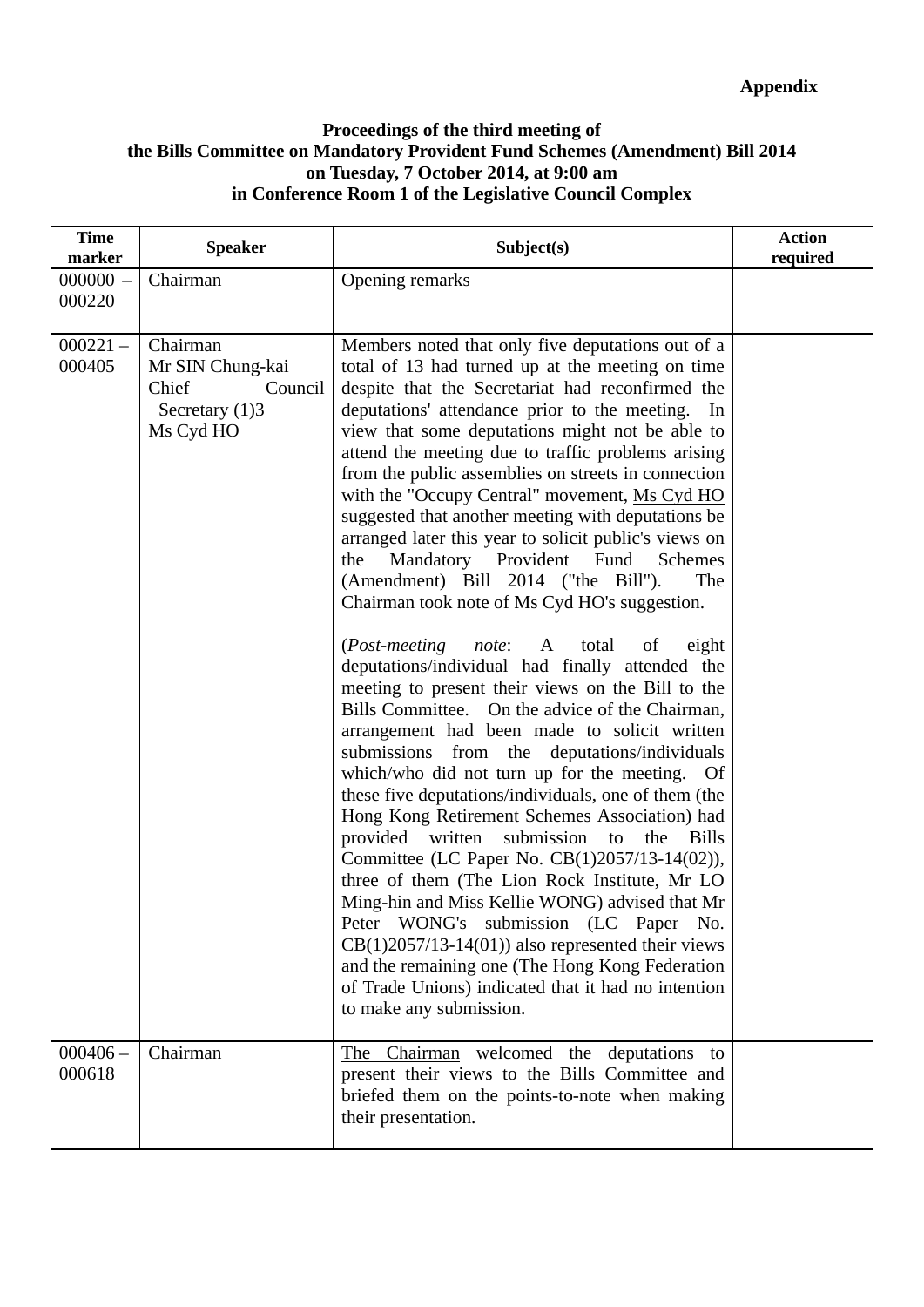| <b>Time</b><br>marker | <b>Speaker</b>                                                                                                              | Subject(s)                                                                                                                                                                                                                                                                                                                                                                                                     | <b>Action</b><br>required |
|-----------------------|-----------------------------------------------------------------------------------------------------------------------------|----------------------------------------------------------------------------------------------------------------------------------------------------------------------------------------------------------------------------------------------------------------------------------------------------------------------------------------------------------------------------------------------------------------|---------------------------|
| $000619 -$<br>000900  | NGAN<br>Man-yu,<br>Mr<br>Democratic<br>Alliance<br>the<br><b>Betterment</b><br>for.<br>and Progress of Hong<br>Kong ("DAB") | Presentation of views                                                                                                                                                                                                                                                                                                                                                                                          |                           |
| $000901 -$<br>001141  | Mr TSE Ngai-kin, The<br>Federation of Hong<br>Kong and Kowloon<br>Labour<br>Unions<br>("HKFLU")                             | Presentation of views<br>[LC Paper No. $CB(1)2072/13-14(02)$ ]                                                                                                                                                                                                                                                                                                                                                 |                           |
| $001142 -$<br>001535  | Mr POON Man-hon,<br>Hong<br>Kong<br>Confederation<br>of<br>Unions<br>Trade<br>("HKCTU")                                     | Presentation of views<br>[LC Paper No. $CB(1)2072/13-14(01)$ ]                                                                                                                                                                                                                                                                                                                                                 |                           |
| $001536 -$<br>002023  | Mr Peter WONG                                                                                                               | Presentation of views<br>[LC Paper No. $CB(1)2057/13-14(01)$ ]                                                                                                                                                                                                                                                                                                                                                 |                           |
| $002024 -$<br>002430  | Mr Jacky YAU, Civic<br>Party                                                                                                | Presentation of views                                                                                                                                                                                                                                                                                                                                                                                          |                           |
| $002431 -$<br>002711  | Mr Jack MAK, The<br>Actuarial Society of<br>Kong<br>Hong<br>("ASHK")                                                        | Presentation of views<br>[LC Paper No. $CB(1)2033/13-14(02)$ ]                                                                                                                                                                                                                                                                                                                                                 |                           |
| $002712-$<br>002905   | Mrs Christine KOO, Presentation of views<br>Kong<br>Hong<br>$($ "LSHK" $)$                                                  | The Law Society of [LC Paper No. CB $(1)$ 2033/13-14 $(03)$ ]                                                                                                                                                                                                                                                                                                                                                  |                           |
| $002906 -$<br>003300  | Sally<br>WONG,<br><b>Mrs</b><br>Hong<br>Kong<br>Investment<br>Funds<br>Association<br>("HKIFA")                             | Presentation of views<br>[LC Paper No. CB(1)2033/13-14(04)]                                                                                                                                                                                                                                                                                                                                                    |                           |
| $003301 -$<br>004030  | Chairman<br>Administration                                                                                                  | invitation<br>of<br>the<br>Chairman,<br>At<br>the<br>the<br>Administration gave a consolidated response to the<br>views expressed by deputations as follows –<br>having been in operation for over 13 years<br>(a)<br>since its inception in December 2000, it was<br>enhance<br>to<br>the<br>Mandatory<br>necessary<br>Provident Fund ("MPF") System in the light<br>of operational experience, comments from |                           |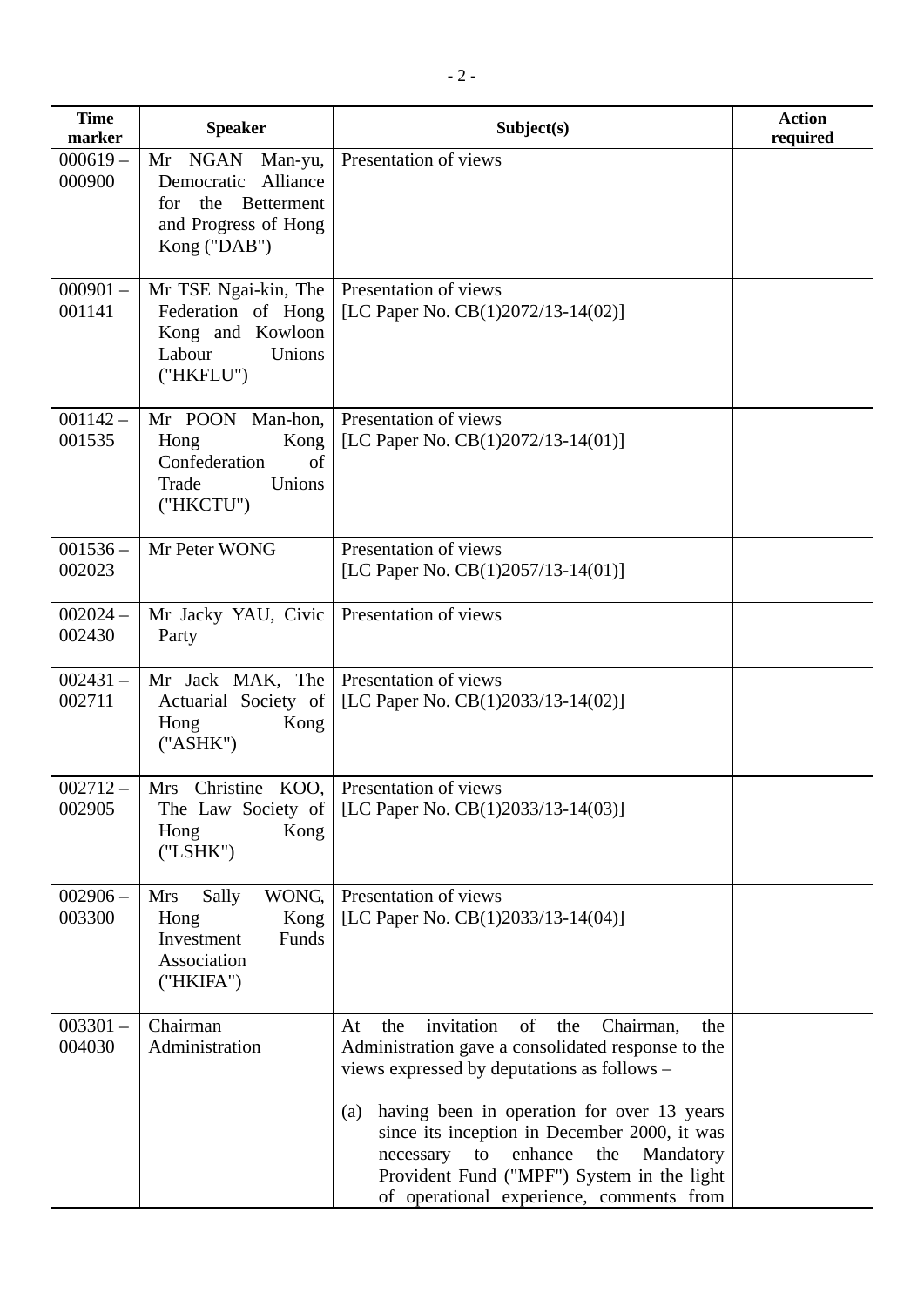| <b>Time</b><br>marker | <b>Speaker</b> | Subject(s)                                                                                                                                                                                                                                                                                                                                                                                                                                                                                                          | <b>Action</b><br>required |
|-----------------------|----------------|---------------------------------------------------------------------------------------------------------------------------------------------------------------------------------------------------------------------------------------------------------------------------------------------------------------------------------------------------------------------------------------------------------------------------------------------------------------------------------------------------------------------|---------------------------|
|                       |                | stakeholders and market developments;                                                                                                                                                                                                                                                                                                                                                                                                                                                                               |                           |
|                       |                | the legislative proposals under the Bill aimed<br>(b)<br>at enhancing the operation of the MPF<br>System by (i) providing more flexibility on<br>withdrawal of MPF accrued benefits and<br>adding new ground for early withdrawal of<br>accrued benefits; (ii) clarifying the criterion<br>for approving new MPF constituent funds<br>("CFs")<br>and<br>simplifying regulatory<br>requirements with a view to driving down<br>fees and (iii) improving arrangements on<br>information disclosure, prosecution, etc; |                           |
|                       |                | the proposals in relation to phased withdrawal<br>(c)<br>of accrued benefits and the provision of an<br>additional ground of terminal illness for early<br>withdrawal had taken into account the views<br>received during the public consultation<br>exercise on withdrawal of accrued benefits<br>conducted in late 2011 by the Mandatory<br>Provident<br>Schemes<br>Authority<br>Fund<br>('MPFA');                                                                                                                |                           |
|                       |                | the Administration had, in the light of the<br>(d)<br>expressed by members of the<br>views<br>Legislative Council's Panel on Financial<br>Affairs ("the FA Panel"), amended the<br>legislative proposal to require trustees to<br>process free of charge a scheme member's<br>request to make withdrawal of accrued<br>benefits of no more than 12 times a year, with<br>no restriction on the amount withdrawn in<br>each installment;                                                                             |                           |
|                       |                | the suggestions of<br>allowing<br>early<br>(e)<br>on<br>withdrawal of accrued benefits on the ground<br>of "critical illness" and making reference to<br>the list of critical illnesses adopted by the<br>insurance industry when defining such term,<br>the Administration advised that:                                                                                                                                                                                                                           |                           |
|                       |                | unlike the multi-purpose mandatory<br>(i)<br>saving schemes in other jurisdictions<br>which had much higher contribution<br>rates, the MPF System was a dedicated<br>scheme designed solely to assist the<br>workforce in saving for their retirement<br>and its contribution rate was relatively<br>low at 5% only. Any proposal of                                                                                                                                                                                |                           |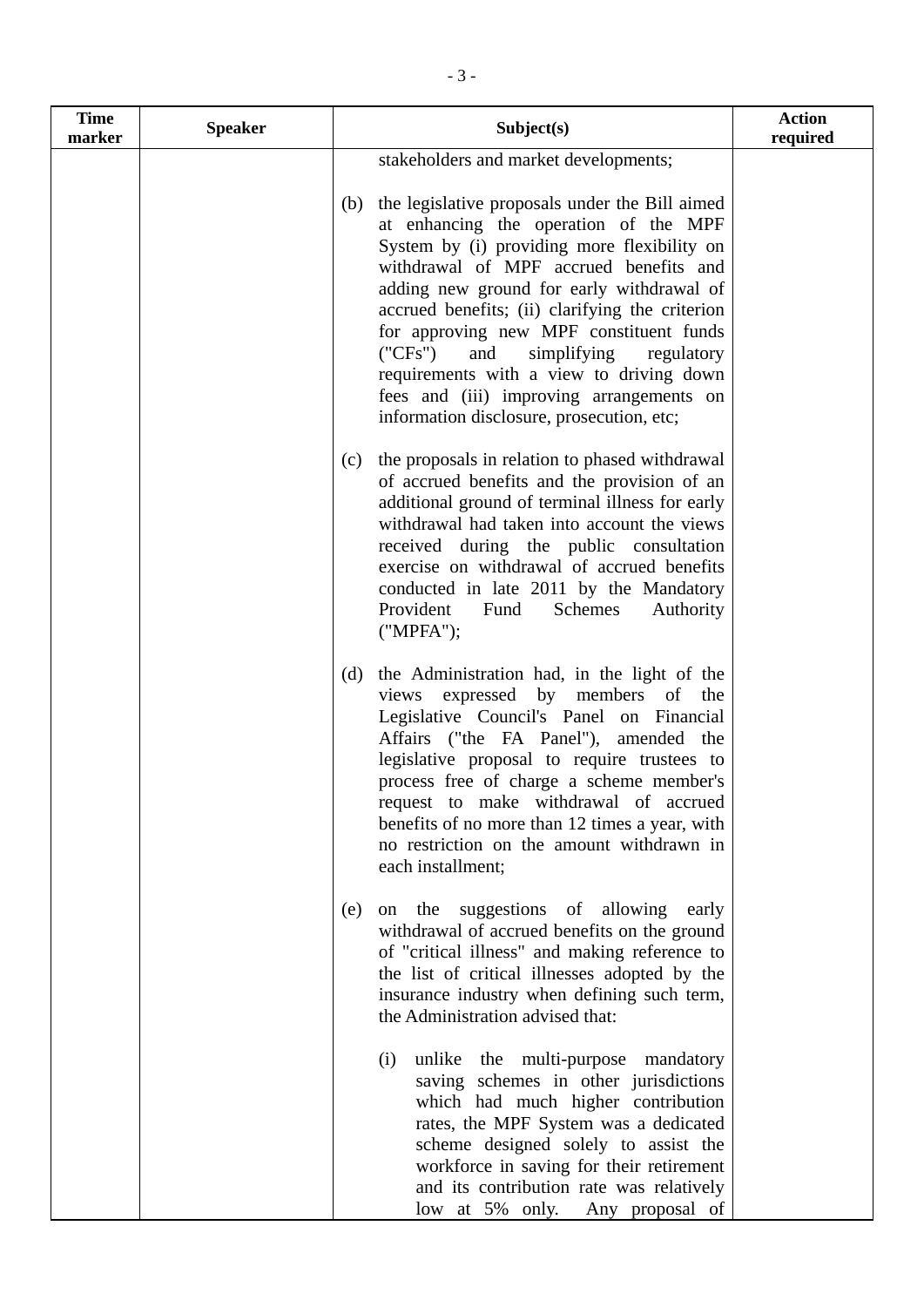| <b>Time</b><br>marker | <b>Speaker</b> | Subject(s)                                                                                                                                                                                                                                                                                                                                              | <b>Action</b><br>required |
|-----------------------|----------------|---------------------------------------------------------------------------------------------------------------------------------------------------------------------------------------------------------------------------------------------------------------------------------------------------------------------------------------------------------|---------------------------|
|                       |                | introducing<br>additional<br>for<br>ground<br>withdrawal of accrued benefits must be<br>carefully considered or it would defeat<br>the purpose of the MPF System;                                                                                                                                                                                       |                           |
|                       |                | allowing early withdrawal of accrued<br>(ii)<br>benefits for medical treatment of critical<br>illness should be weighed against the<br>consideration that the scheme member, if<br>not terminally ill, would still require<br>provisions for his retirement;                                                                                            |                           |
|                       |                | (iii) allowing early withdrawal to meet<br>medical expenses meant that there would<br>be less accrued benefits to help meet the<br>retirement needs of the scheme member<br>in future, which was inconsistent with<br>the policy objective of the MPF System;                                                                                           |                           |
|                       |                | at present, the Mandatory Provident<br>(iv)<br>Fund Schemes Ordinance (Cap. 485)<br>("MPFSO")<br>provided<br>for<br>early<br>withdrawal of accrued benefits on the<br>ground of "total incapacity", which was<br>defined in relation to the kind of work<br>scheme member<br>last<br>that a<br>was<br>before<br>performed<br>becoming<br>incapacitated; |                           |
|                       |                | the definition of "remaining life expectancy"<br>(f)<br>was proposed having regard to the medical<br>profession's views<br>and<br>the<br>Australian<br>Superannuation System which also had a<br>similar ground for early withdrawal of<br>retirement benefits;                                                                                         |                           |
|                       |                | (g) on driving down MPF fees, MPFA had<br>implemented measures to lower such fees and<br>would continue its efforts in this regard.<br>Consolidation of MPF personal accounts by<br>scheme members would also reduce the<br>additional administrative cost incurred by<br>maintenance of multiple accounts; and                                         |                           |
|                       |                | (h) the proposal of extending the prosecution time<br>bar had taken into account the arrangements in<br>similar legislation. It was inappropriate to<br>make direct comparison between the time bars<br>for civil litigation and criminal prosecution.                                                                                                  |                           |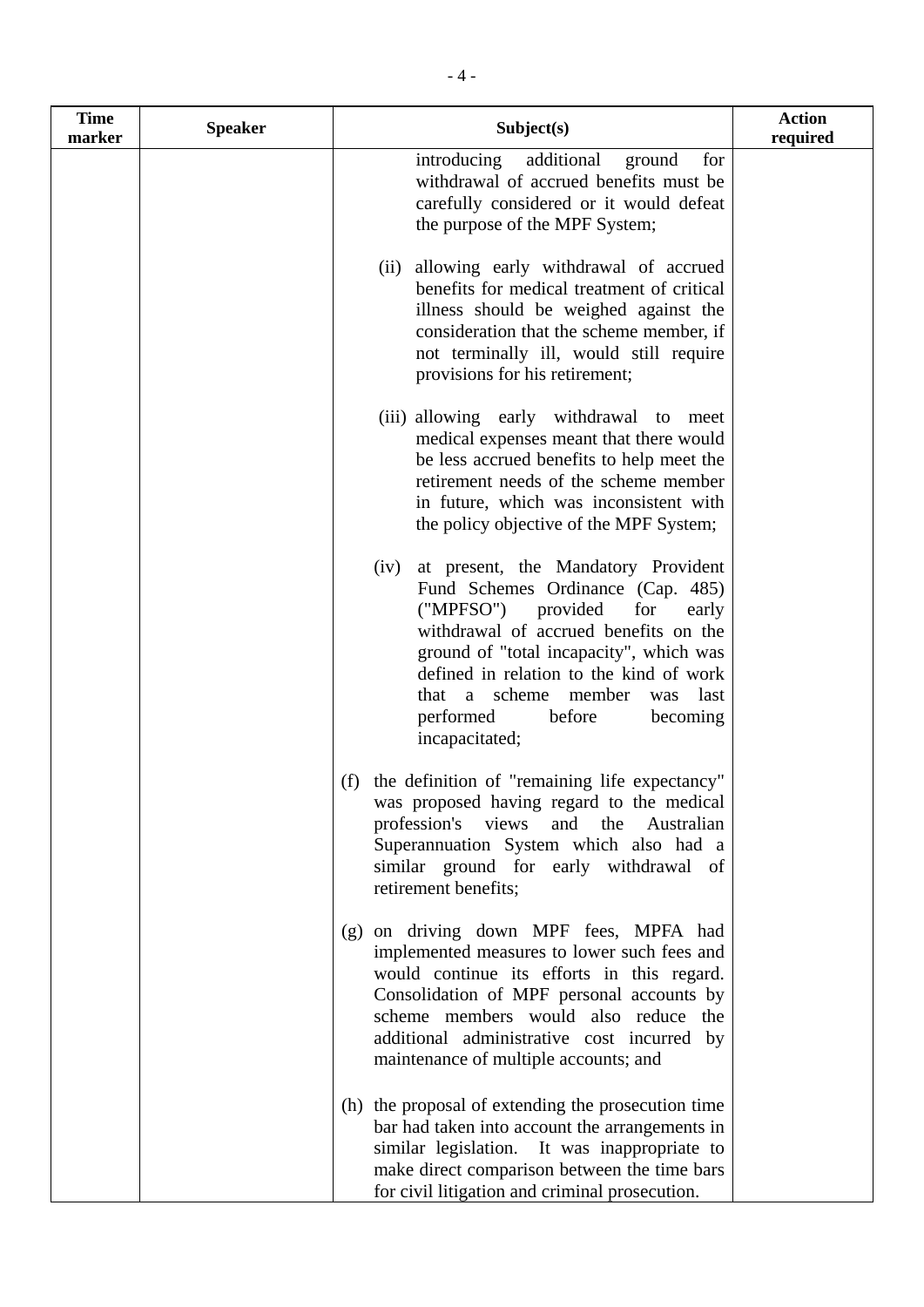| <b>Time</b><br>marker | <b>Speaker</b>                                                         | Subject(s)                                                                                                                                                                                                                                                                                                                                                                                                                                                          | <b>Action</b><br>required |
|-----------------------|------------------------------------------------------------------------|---------------------------------------------------------------------------------------------------------------------------------------------------------------------------------------------------------------------------------------------------------------------------------------------------------------------------------------------------------------------------------------------------------------------------------------------------------------------|---------------------------|
| $004031 -$<br>004211  | Chairman<br>Mr SIN Chung-kai<br>TSE<br>Ngai-kin,<br>Mr<br><b>HKFLU</b> | Mr TSE Ngai-kin of HKFLU reiterated his view<br>that the procedures for making early withdrawal on<br>the ground of "terminal illness" should be as<br>simple as possible to avoid causing administrative<br>hassles to scheme members.                                                                                                                                                                                                                             |                           |
| $004212 -$<br>004936  | Chairman<br>Mr KWOK Ka-ki<br>Sally<br>WONG,<br>Mrs<br><b>HKIFA</b>     | Mr KWOK Ka-ki's views and concerns -<br>the MPF System was unable to provide<br>(a)<br>sufficient retirement protection for scheme<br>members as the high fees charged by<br>investment managers and trustees had eaten<br>up the returns of MPF investments;<br>whether the MPF industry had made any<br>(b)<br>efforts in reducing the administrative costs,<br>promoting low-fee CFs and enhancing the<br>transparency of the operation of MPF<br>schemes/funds; |                           |
|                       |                                                                        | the use of electronic means of communication<br>(c)<br>between trustees and scheme members might<br>not be beneficial to employees at the<br>grassroots level who might be illiterate or<br>without internet access. The trustees should<br>ensure that the relevant scheme members<br>would be provided with the necessary<br>information<br>through<br>appropriate<br>channels/means.                                                                             |                           |
|                       |                                                                        | Mrs Sally WONG of HKIFA responded that -<br>the MPF industry noted the public concern on<br>(a)<br>the fee issue. According to the information<br>provided by MPFA, the average fund expense<br>ratio ("FER") had declined by 20% over the<br>past six years from 2.1% in 2007 to 1.69% in<br>May 2014;                                                                                                                                                             |                           |
|                       |                                                                        | the management fees charged by investment<br>(b)<br>managers and the administrative fees charged<br>by trustees accounted for about one-third and<br>two-thirds of the FER respectively.<br>The<br>management fees charged by investment<br>managers at about 0.5% was not particularly<br>high in Hong Kong context and was broadly<br>comparable to that in overseas countries;                                                                                   |                           |
|                       |                                                                        | the constraints embedded in the MPF System<br>(c)<br>had rendered it difficult to duplicate a                                                                                                                                                                                                                                                                                                                                                                       |                           |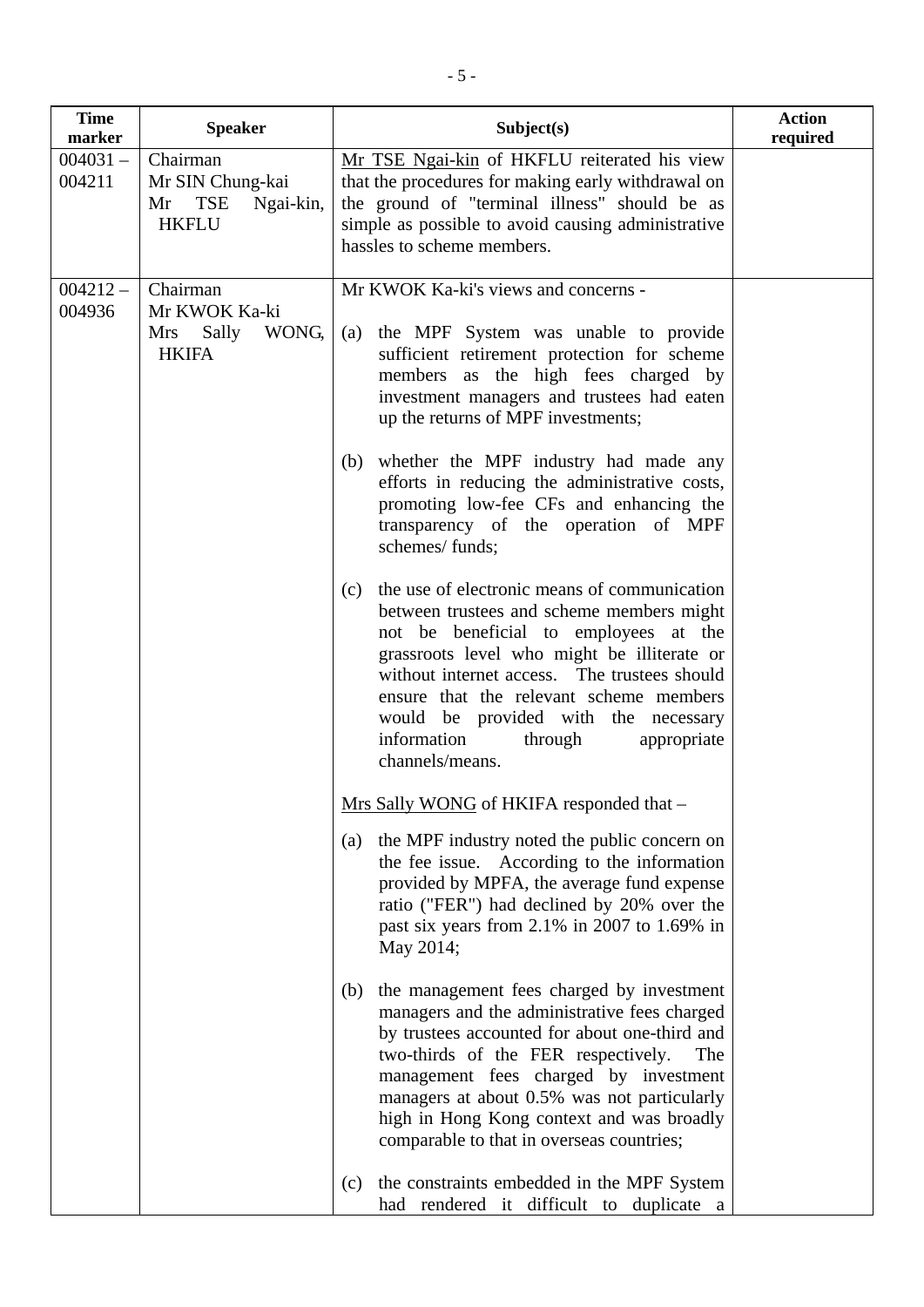| <b>Time</b><br>marker | <b>Speaker</b>                                                            | Subject(s)                                                                                                                                                                                                                                                                                                                                                                                                                                                                                                                            | <b>Action</b><br>required |
|-----------------------|---------------------------------------------------------------------------|---------------------------------------------------------------------------------------------------------------------------------------------------------------------------------------------------------------------------------------------------------------------------------------------------------------------------------------------------------------------------------------------------------------------------------------------------------------------------------------------------------------------------------------|---------------------------|
|                       |                                                                           | particular Exchange Traded Fund ("ETF"),<br>thereby hindering the introduction of low-fee<br>CFs in the form of index tracking funds;                                                                                                                                                                                                                                                                                                                                                                                                 |                           |
|                       |                                                                           | the HKIFA queried the appropriateness of<br>(d)<br>incorporating the approval criterion of "in<br>scheme members' interests" for new CFs in<br>the legislation.<br>To provide clarity and<br>certainty to the MPF industry as well as to<br>allow flexibility to accommodate market<br>developments and cater for the needs of<br>employees, HKIFA was of the view that a<br>balanced and pragmatic approach was to have<br>this criterion enshrined in the relevant code<br>and/or guidelines, rather than in<br>the<br>legislation; |                           |
|                       |                                                                           | the code/guidelines should provide a detailed<br>(e)<br>set of criteria/requirements which the MPFA<br>would consider when deciding whether or not<br>a new CF was "in scheme members"<br>interests;" and                                                                                                                                                                                                                                                                                                                             |                           |
|                       |                                                                           | HKIFA welcomed public views on how to<br>(f)<br>improve information disclosure by the MPF<br>industry to help enhance the transparency of<br>the operation of MPF schemes/funds.                                                                                                                                                                                                                                                                                                                                                      |                           |
| $004937 -$            | Chairman                                                                  | Mr TANG Ka-piu's enquiries about -                                                                                                                                                                                                                                                                                                                                                                                                                                                                                                    |                           |
| 005718                | Mr TANG Ka-piu<br>Sally WONG,<br>Mrs<br><b>HKIFA</b><br>Mr Jack MAK, ASHK | (a) the appropriate number of CFs in an MPF<br>scheme given that the proliferation of funds<br>had created a problem of choice for scheme<br>members;                                                                                                                                                                                                                                                                                                                                                                                 |                           |
|                       |                                                                           | (b) whether the cumbersome approval procedures<br>of new MPF schemes/funds involving the<br>MPFA and the Securities and Futures<br>Commission ("SFC") had increased the<br>administrative cost of trustees; and                                                                                                                                                                                                                                                                                                                       |                           |
|                       |                                                                           | (c) whether the proposed phased withdrawal, in<br>which trustees were statutorily required to<br>process free of charge a scheme member's<br>request to make withdrawal no more than 12<br>times<br>would<br>increase<br>a<br>year,<br>the<br>administrative cost of trustees.                                                                                                                                                                                                                                                        |                           |
|                       |                                                                           | Mrs Sally WONG's (HKIFA) response -                                                                                                                                                                                                                                                                                                                                                                                                                                                                                                   |                           |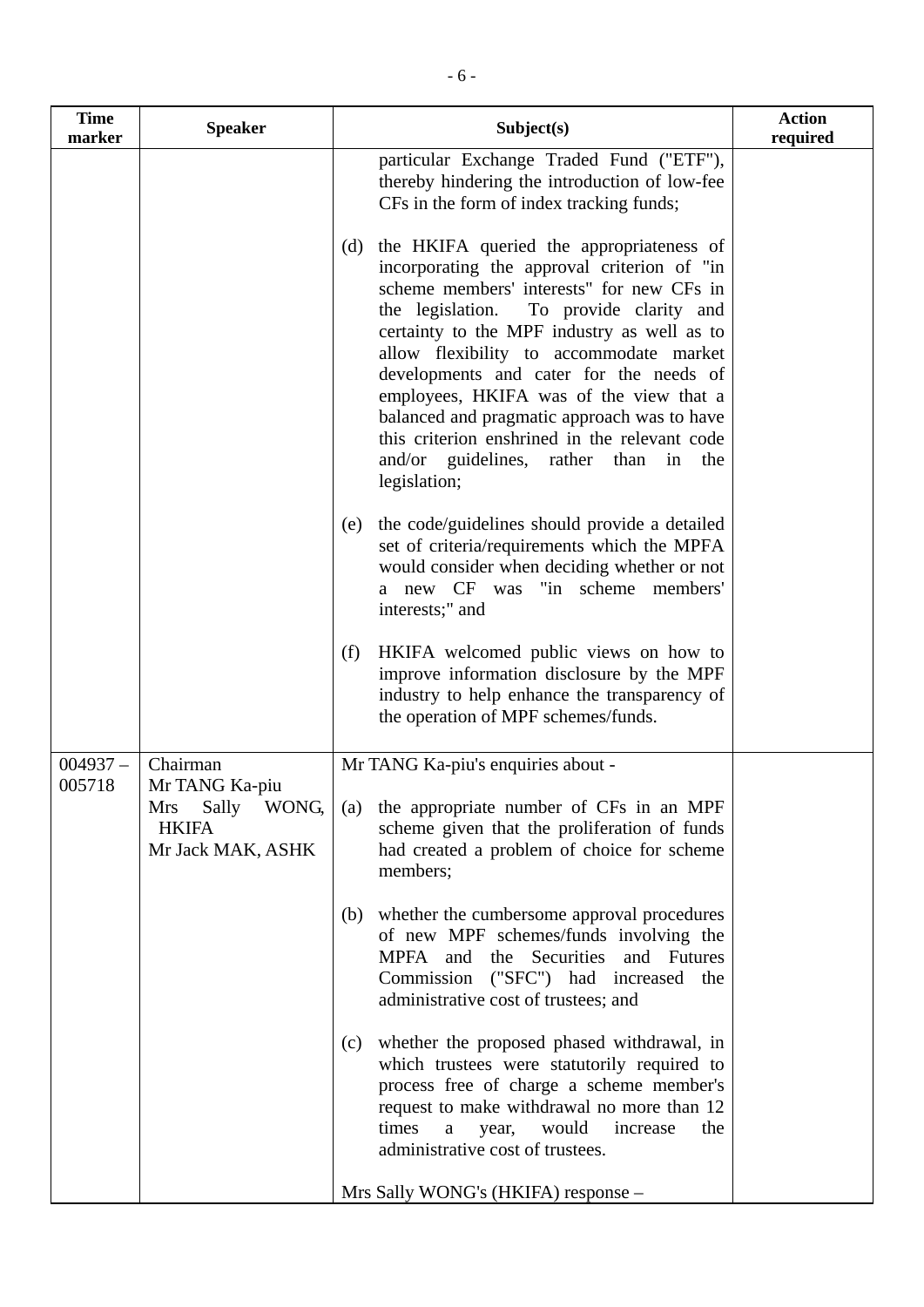| <b>Time</b><br>marker | <b>Speaker</b>               | Subject(s)                                                                                                                                                                                                                                                                                                                                                                                                                                                     | <b>Action</b><br>required |
|-----------------------|------------------------------|----------------------------------------------------------------------------------------------------------------------------------------------------------------------------------------------------------------------------------------------------------------------------------------------------------------------------------------------------------------------------------------------------------------------------------------------------------------|---------------------------|
|                       |                              | phased withdrawal would incur additional<br>(a)<br>administrative costs to the trustees.<br>While<br>supporting the Administration's proposal to<br>increase the number of free withdrawal from<br>four times a year as originally proposed to 12<br>times a year as proposed under the Bill,<br>HKIFA was of the view that a minimum<br>amount should be set for each withdrawal to<br>avoid driving up tremendously the related<br>administration cost;      |                           |
|                       |                              | according to overseas experience, the optimal<br>(b)<br>number of CFs in a provident fund scheme<br>was about eight to 12. The average number<br>of CFs in MPF schemes in Hong Kong was in<br>that range; and                                                                                                                                                                                                                                                  |                           |
|                       |                              | raised query about the need for two regulators<br>(c)<br>to approve new CFs as the division of work<br>between MPFA and SFC in approving new<br>MPF schemes/funds was unclear and there<br>was doubt as to how the work of the two<br>authorities<br>coordinated.<br>The<br>was<br>administrative cost of trustees had increased<br>as additional professional manpower was<br>engaged to deal with the requirements and<br>procedures of the two authorities. |                           |
|                       |                              | Mr Jack MAK's (ASHK) views -                                                                                                                                                                                                                                                                                                                                                                                                                                   |                           |
|                       |                              | the optimal number of CFs to be provided in<br>(a)<br>an MPF scheme would depend on the degree<br>of maturity of the MPF market as well as the<br>knowledge and the level of awareness of<br>The MPFA should<br>scheme members.<br>enhance public education in MPF investments<br>while promoting a wider fund choice for<br>scheme members to cater to their needs in<br>different life stages and economic situations.                                       |                           |
| $005719 -$<br>010212  | Chairman<br>Mr POON Siu-ping | Mr POON Siu-ping's views and concerns -                                                                                                                                                                                                                                                                                                                                                                                                                        |                           |
|                       | Administration               | whether the Chinese medicine practitioners<br>(a)<br>("CMPs")<br>had<br>sector<br>expressed<br>any<br>difficulties in certifying the remaining life<br>expectancy of terminally-ill patients<br>as<br>required under the Bill; and                                                                                                                                                                                                                             |                           |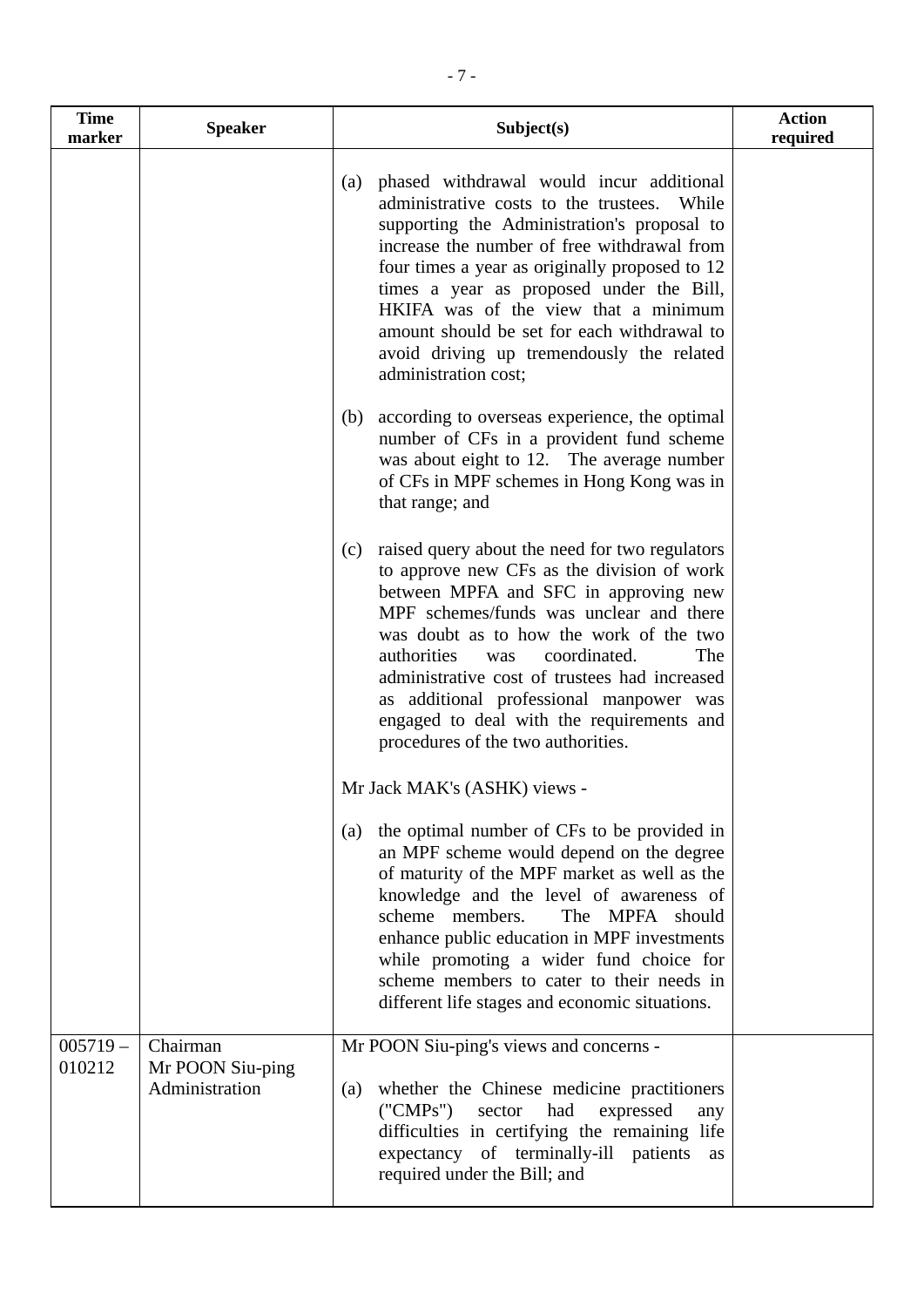| <b>Time</b><br>marker | <b>Speaker</b> | Subject(s)                                                                                                                                                                                                                                                                                                                                                                                                                                                                                                                                                                                                                                                      | <b>Action</b><br>required |
|-----------------------|----------------|-----------------------------------------------------------------------------------------------------------------------------------------------------------------------------------------------------------------------------------------------------------------------------------------------------------------------------------------------------------------------------------------------------------------------------------------------------------------------------------------------------------------------------------------------------------------------------------------------------------------------------------------------------------------|---------------------------|
|                       |                | (b) given that the financial penalty imposed on<br>employers for default MPF payment had been<br>low in the past, and employees were hesitant<br>to lodge a complaint whilst still in the<br>employment of the employers who were in<br>default of making MPF contribution, the<br>prosecution time bar should be further<br>extended to beyond three years to facilitate<br>the MPFA to take enforcement actions against<br>non-compliant employers more effectively.                                                                                                                                                                                          |                           |
|                       |                | The Administration responded that -                                                                                                                                                                                                                                                                                                                                                                                                                                                                                                                                                                                                                             |                           |
|                       |                | the proposal for extending the prosecution<br>(a)<br>time bar from six months to three years was<br>drawn up with reference to similar offences<br>and in consultation with the Department of<br>Justice. The proposed prosecution time bar<br>was considered appropriate;                                                                                                                                                                                                                                                                                                                                                                                      |                           |
|                       |                | the requirement for obtaining medical<br>(b)<br>certification in respect of remaining life<br>expectancy was not new to Hong Kong and<br>had been adopted in other legislation. For<br>instance, registered CMPs could certify the<br>remaining life expectancy of an individual<br>under the Pneumoconiosis and Mesothelioma<br>(Compensation) Ordinance (Cap. 360);                                                                                                                                                                                                                                                                                           |                           |
|                       |                | (c) the current proposal of 12-month life<br>expectancy for terminal illness had taken into<br>account the views expressed by medical<br>practitioners<br>and CMPs during public<br>consultation, who were supportive of the<br>proposal. In the light of the concerns<br>expressed by members of the FA Panel,<br>MPFA had again written to some CMP<br>associations to reconfirm whether CMPs had<br>the expertise in making the assessment and<br>issuing the certification, and their replies were<br>affirmative. The Chinese Medicine Council<br>of Hong Kong also advised that it could issue<br>relevant guidelines to registered CMPs if<br>necessary. |                           |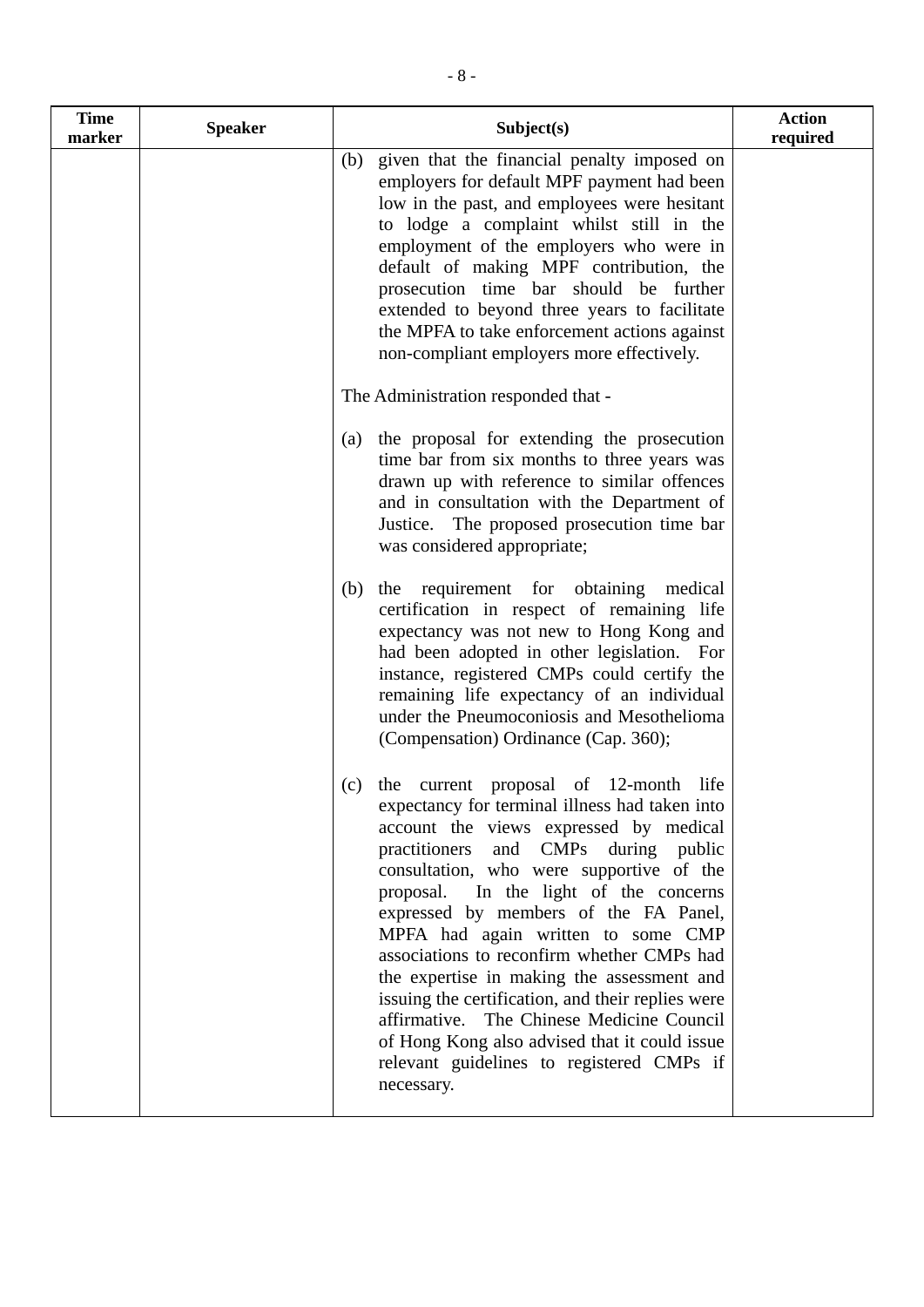| <b>Time</b><br>marker | <b>Speaker</b>                                            | Subject(s)                                                                                                                                                                                                                                                                                                                                                                                                                                                                                                                                                                                                                                                                                                                                                                                                                                                                                                                                                                                                                                                                                                                                                                                                                                                                                                                                                    | <b>Action</b><br>required                                                                                    |
|-----------------------|-----------------------------------------------------------|---------------------------------------------------------------------------------------------------------------------------------------------------------------------------------------------------------------------------------------------------------------------------------------------------------------------------------------------------------------------------------------------------------------------------------------------------------------------------------------------------------------------------------------------------------------------------------------------------------------------------------------------------------------------------------------------------------------------------------------------------------------------------------------------------------------------------------------------------------------------------------------------------------------------------------------------------------------------------------------------------------------------------------------------------------------------------------------------------------------------------------------------------------------------------------------------------------------------------------------------------------------------------------------------------------------------------------------------------------------|--------------------------------------------------------------------------------------------------------------|
| $010213 -$<br>010840  | Chairman<br>Ms Cyd HO<br>Mr POON Man-hon,<br><b>HKCTU</b> | Cyd<br>HO's<br>Ms<br>given<br>the<br>that<br>concern<br>non-substantial amount of outstanding MPF<br>contribution by the employers, employees might,<br>upon taking into account the time and procedures<br>involved, decide not to pursue for the recovery of<br>the relevant payment from their former employers<br>in order not to affect their present employment.<br>At the request of Ms Cyd HO, the Administration<br>would provide information on the procedures for<br>an employee to recover default MPF contributions<br>from an employer and actions taken by MPFA to<br>enforce MPFSO.<br>Mr POON Man-hon's (HKCTU) views -<br>agreed with Ms Cyd HO's observation that<br>(a)<br>some employees had given up pursuing the<br>recovery of employer's default<br><b>MPF</b><br>contributions given the small amount of the<br>relevant payment and the time involved.<br>The situation had improved in recent years as<br>MPFA had stepped up enforcement action<br>against non-compliant employers; and<br>the extension of the prosecution time bar to<br>(b)<br>three years as proposed under the Bill might<br>not be long enough to cater to the situation<br>where an employee, who had not been<br>enrolled to an MPF scheme, filed a complaint<br>to MPFA after a few years' time upon ceasing<br>employment with the concerned employer. | The<br>Administration<br>take<br>to<br>follow-up<br>action<br>as<br>in<br>paragraph $4(a)$<br>of the minutes |
| $010841 -$<br>010952  | Chairman<br>Mr TANG Ka-piu                                | Mr TANG Ka-piu solicited deputations' views on<br>the proposed adoption of the criterion of "in<br>scheme member's interests" by MPFA in approving<br>new MPF schemes/funds.                                                                                                                                                                                                                                                                                                                                                                                                                                                                                                                                                                                                                                                                                                                                                                                                                                                                                                                                                                                                                                                                                                                                                                                  |                                                                                                              |
| $010953 -$<br>011510  | Chairman<br>Ms Cyd HO<br>Administration                   | $Ms$ Cyd HO's enquiries on $-$<br>whether the existing approval processes of<br>(a)<br>schemes/funds<br><b>MPF</b><br>could<br>be<br>new<br>streamlined to help drive down MPF fees; and<br>whether the proposed establishment of an<br>(b)<br>independent Insurance Authority ("IIA")<br>would complicate or streamline the relevant<br>approval processes.<br>The Administration responded that -                                                                                                                                                                                                                                                                                                                                                                                                                                                                                                                                                                                                                                                                                                                                                                                                                                                                                                                                                           |                                                                                                              |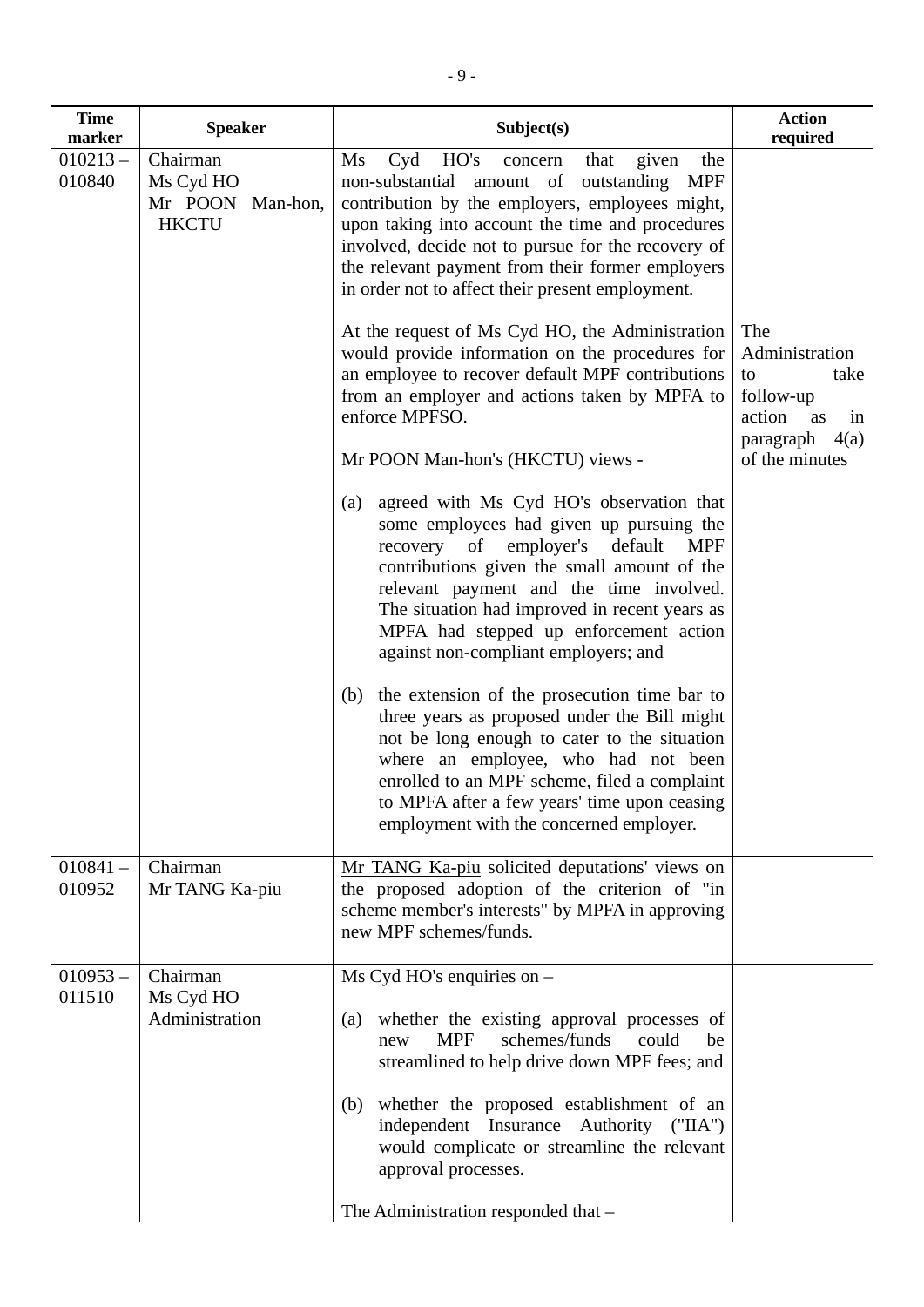| <b>Time</b><br>marker | <b>Speaker</b>                                 | Subject(s)                                                                                                                                                                                                                                                                                                                                                                                                                                              | <b>Action</b><br>required                                                                                    |
|-----------------------|------------------------------------------------|---------------------------------------------------------------------------------------------------------------------------------------------------------------------------------------------------------------------------------------------------------------------------------------------------------------------------------------------------------------------------------------------------------------------------------------------------------|--------------------------------------------------------------------------------------------------------------|
|                       |                                                | at present, a new MPF scheme/fund required<br>(a)<br>the approval of MPFA and SFC;                                                                                                                                                                                                                                                                                                                                                                      |                                                                                                              |
|                       |                                                | being the primary regulator for the MPF<br>(b)<br>System, MPFA was responsible for the overall<br>approval of MPF trustees and products and<br>ensuring that MPFSO was properly observed;                                                                                                                                                                                                                                                               |                                                                                                              |
|                       |                                                | <b>SFC</b><br>was responsible for vetting<br>(c)<br>and<br>authorizing the offering documents<br>and<br>marketing materials of MPF products, as well<br>as for approving investment managers and<br>continued monitoring of their conduct in the<br>investment management of MPF products;                                                                                                                                                              |                                                                                                              |
|                       |                                                | the two major aspects of the regulatory<br>(d)<br>functions of the proposed IIA were (i)<br>prudential regulation of insurers to ensure that<br>they were financially sound and (ii) regulation<br>of insurers and insurance intermediaries to<br>sale<br>after-sale<br>that<br>the<br>and<br>ensure<br>administration of insurance policies (e.g.<br>policy renewal or insurance claims) were<br>conducted honestly, fairly and professionally;<br>and |                                                                                                              |
|                       |                                                | MPFA met regularly with the MPF industry to<br>(e)<br>listen to their views on streamlining the<br>administrative procedures.<br>There were also<br>regular communication between MPFA and<br><b>SFC</b><br>to<br>delineate<br>their<br>roles<br>and<br>responsibilities in the approval processes of<br>new MPF schemes/funds.                                                                                                                         |                                                                                                              |
|                       |                                                | At the request of Ms Cyd HO, the Administration<br>would provide information on how MPFA, the<br>MPF industry and/or the SFC improve and<br>streamline the current approval processes of new<br>CFs with a view to driving down the MPF fees.                                                                                                                                                                                                           | The<br>Administration<br>to<br>take<br>follow-up<br>action<br>as<br>in<br>paragraph $4(b)$<br>of the minutes |
| $011511 -$<br>012055  | Chairman<br>Mr Kenneth LEUNG<br>Administration | Mr Kenneth LEUNG enquired about the approval<br>procedures of an "Approved Pooled Investment<br>Fund"<br>("APIF"),<br>which<br>comprised<br>investment-linked insurance policy, to be launched<br>by an insurance company and whether the IIA's<br>approval would be required for such fund after the                                                                                                                                                   |                                                                                                              |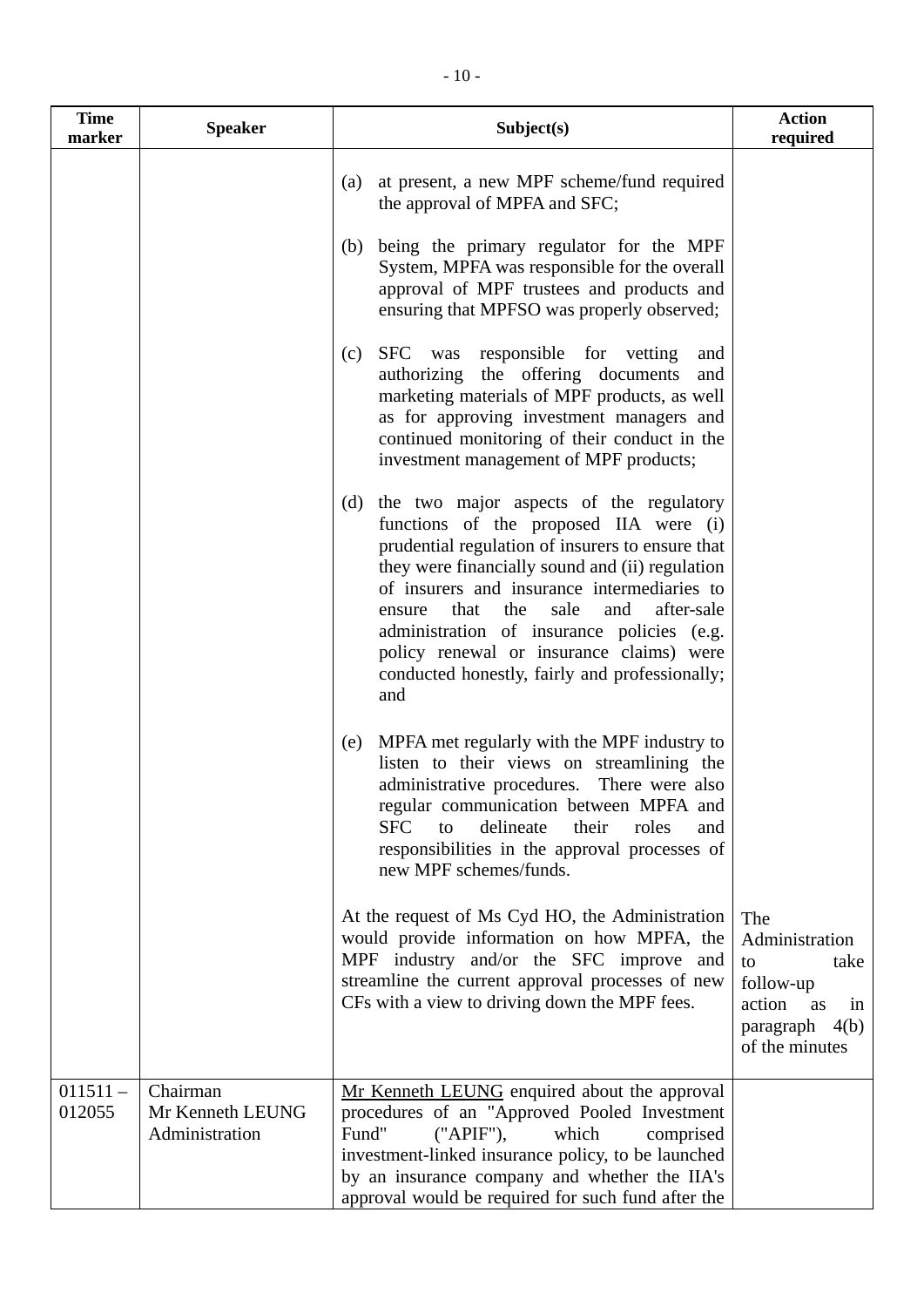| <b>Time</b><br>marker | <b>Speaker</b>               | Subject(s)                                                                                                                                                                                                                                                                                                                                                                                                                          | <b>Action</b><br>required |
|-----------------------|------------------------------|-------------------------------------------------------------------------------------------------------------------------------------------------------------------------------------------------------------------------------------------------------------------------------------------------------------------------------------------------------------------------------------------------------------------------------------|---------------------------|
|                       |                              | establishment of the IIA.                                                                                                                                                                                                                                                                                                                                                                                                           |                           |
|                       |                              | The Administration responded that:                                                                                                                                                                                                                                                                                                                                                                                                  |                           |
|                       |                              | APIF under MPF System did not comprise<br>(a)<br>any investment-linked insurance policy;                                                                                                                                                                                                                                                                                                                                            |                           |
|                       |                              | application for launching a new APIF under<br>(b)<br>the MPF System should be submitted to<br>MPFA and SFC in parallel for approval.<br>Approval from the existing<br>Insurance<br>Authority or IIA in future was not required;<br>and                                                                                                                                                                                              |                           |
|                       |                              | IIA would have an oversight on whether the<br>(c)<br>insurance company could satisfy the relevant<br>solvency requirements.                                                                                                                                                                                                                                                                                                         |                           |
| $012056 -$<br>012840  | Chairman<br>Mr NG Leung-sing | Mr NG Leung-sing disclosed his interests and<br>expressed the following views –                                                                                                                                                                                                                                                                                                                                                     |                           |
|                       | Administration               | the return of MPF investments had been<br>(a)<br>adversely affected by the low interest rate<br>environment and financial crisis since its<br>inception in 2000.<br>The Administration<br>should manage the expectation of the public<br>and educate scheme members not to rely<br>solely on MPF accrued benefits to support<br>their retirement life and that MPF should<br>complement personal savings in retirement<br>planning; |                           |
|                       |                              | the Administration/MPFA should proactively<br>(b)<br>engage the stakeholders of the industry in<br>exploring means to lower the MPF fee level<br>while maintaining reasonable regulation over<br>the MPF industry; and                                                                                                                                                                                                              |                           |
|                       |                              | MPFA should consider engaging labour<br>(c)<br>unions and District Councils to promote the<br>consolidation of MPF accounts at the district<br>level with a<br>view<br>to reducing<br>the<br>administrative<br>cost<br>incurred<br>by<br>the<br>maintenance of multiple accounts by scheme<br>members.                                                                                                                              |                           |
|                       |                              | The Administration responded that -                                                                                                                                                                                                                                                                                                                                                                                                 |                           |
|                       |                              | the retirement protection system in Hong<br>(a)                                                                                                                                                                                                                                                                                                                                                                                     |                           |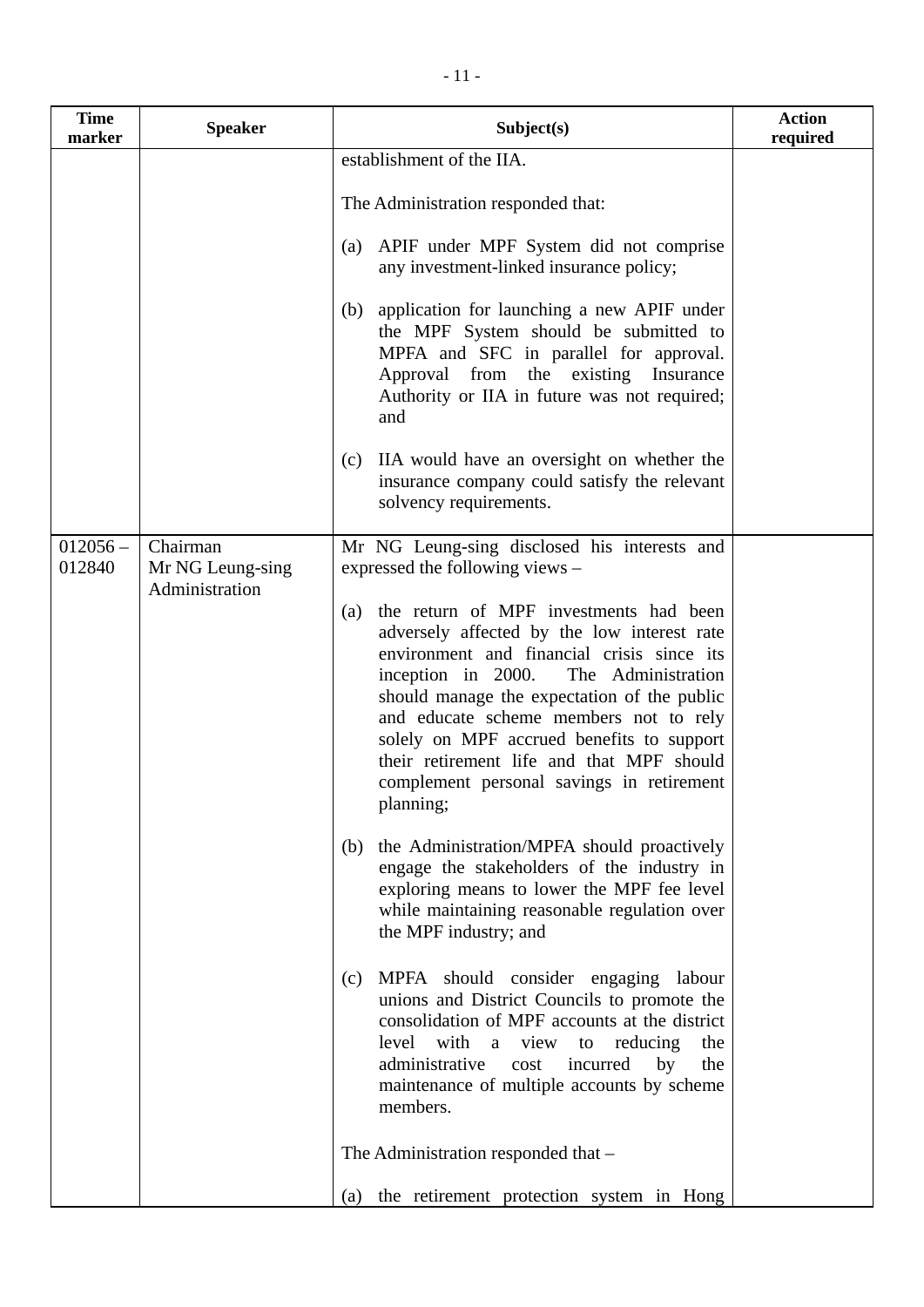| <b>Time</b><br>marker | <b>Speaker</b>             | Subject(s)                                                                                                                                                                                                                                                                                                                                                                                                                                                                                                                                                                                                                                                                            | <b>Action</b><br>required |
|-----------------------|----------------------------|---------------------------------------------------------------------------------------------------------------------------------------------------------------------------------------------------------------------------------------------------------------------------------------------------------------------------------------------------------------------------------------------------------------------------------------------------------------------------------------------------------------------------------------------------------------------------------------------------------------------------------------------------------------------------------------|---------------------------|
|                       |                            | Kong was in line with the multi-pillar model<br>recommended by the World Bank. The MPF<br>System was complementary to other pillars,<br>namely voluntary private savings and the<br>non-contributory social security system, in<br>providing retirement protection;                                                                                                                                                                                                                                                                                                                                                                                                                   |                           |
|                       |                            | (b) MPFA would step up efforts in educating<br>scheme members the role of the MPF System<br>for assisting the working population to save<br>for their retirement, and that retirement<br>income for scheme members should be funded<br>from a combination of personal and MPF<br>savings;                                                                                                                                                                                                                                                                                                                                                                                             |                           |
|                       |                            | (c) MPFA had on-going discussion with the MPF<br>industry on how to further drive down MPF<br>fees;                                                                                                                                                                                                                                                                                                                                                                                                                                                                                                                                                                                   |                           |
|                       |                            | last year, MPFA had launched publicity<br>(d)<br>through<br>various<br>channels,<br>programmes<br>including newspapers, online<br>platforms,<br>electronic media and outreach activities at<br>district level, to raise scheme members'<br>awareness of the benefits of account<br>consolidation as well as enhancing their<br>understanding of the related procedures and<br>assisting them in making consolidation.<br>Scheme members responded positively to the<br>campaign and 82 940 applications for account<br>consolidation were received by trustees from<br>16 September 2013 to 30 August 2014.<br>MPFA would continue its efforts in promoting<br>account consolidation. |                           |
| $012841 -$<br>013334  | Chairman<br>Administration | The Chairman's advice and concern -<br>MPFA and SFC should furnish each other<br>(a)<br>with a copy of its correspondence with<br>applicants of new MPF schemes/funds to<br>avoid overlapping of work between the two<br>asking duplicated<br>authorities (such<br>as<br>about the<br>applications being<br>questions<br>processed), thereby expediting the processing<br>of the relevant applications and reducing the<br>administrative burden of the MPF industry;<br>and                                                                                                                                                                                                          |                           |

(b) whether MPFA would consider providing scheme members with the option of putting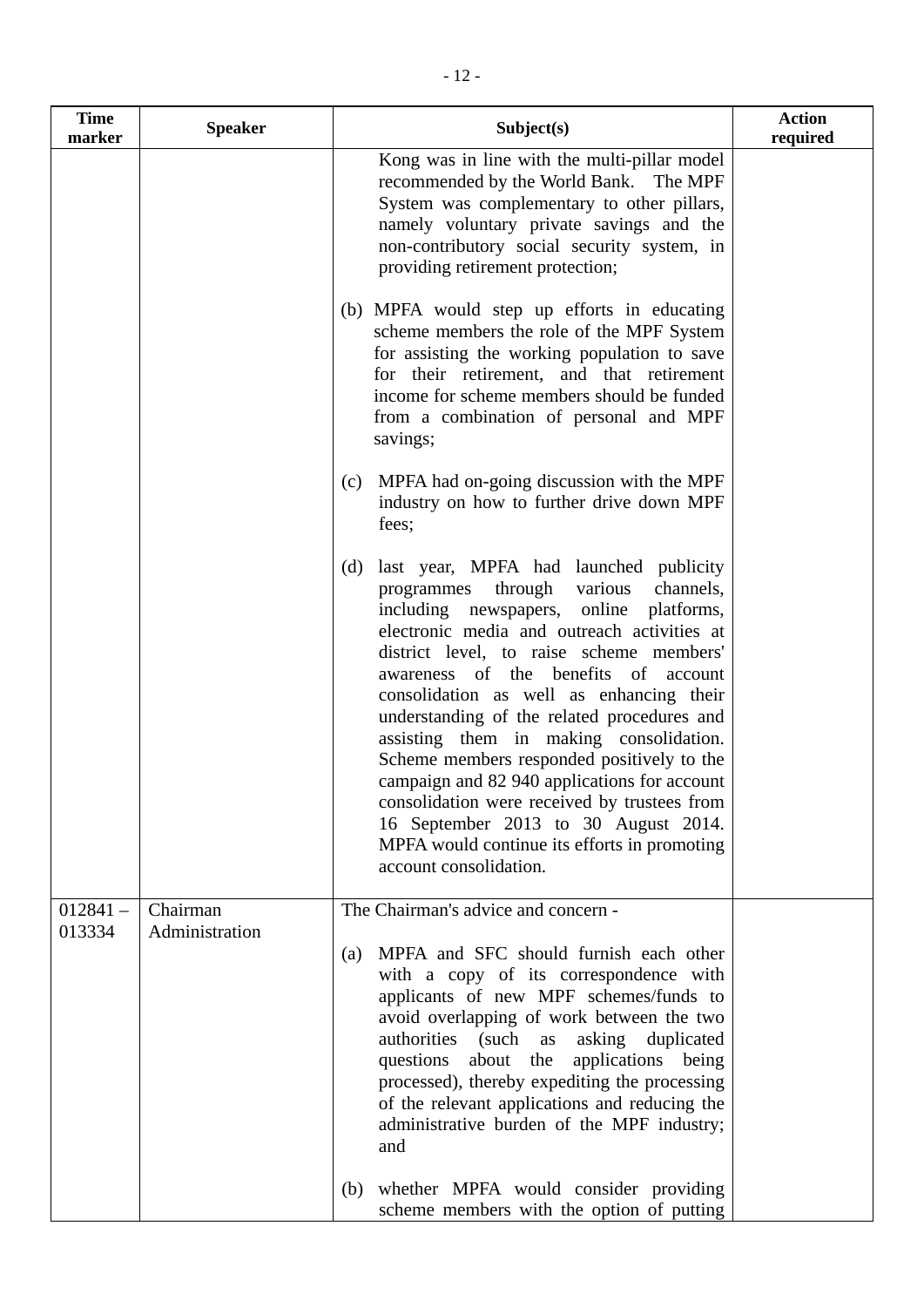| <b>Time</b><br>marker | <b>Speaker</b>                                | Subject(s)                                                                                                                                                                                                                                                                                                                                                                                                                                                                                                        | <b>Action</b><br>required              |
|-----------------------|-----------------------------------------------|-------------------------------------------------------------------------------------------------------------------------------------------------------------------------------------------------------------------------------------------------------------------------------------------------------------------------------------------------------------------------------------------------------------------------------------------------------------------------------------------------------------------|----------------------------------------|
|                       |                                               | their MPF accrued benefits on fixed deposits<br>to provide a low-risk and low-fee investment<br>choice for those who were approaching the<br>retirement age.                                                                                                                                                                                                                                                                                                                                                      |                                        |
|                       |                                               | The Administration responded that –                                                                                                                                                                                                                                                                                                                                                                                                                                                                               |                                        |
|                       |                                               | MPFA undertook to consider the Chairman's<br>(a)<br>suggestion, adding that it had on-going<br>communication with SFC when processing an<br>application;                                                                                                                                                                                                                                                                                                                                                          | The<br>Administration<br>to follow up. |
|                       |                                               | given that investment returns of fixed<br>(b)<br>deposits might not be able to cover the<br>administrative<br>of<br>costs<br>the<br>trustees,<br>Mandatory Provident<br>Fund<br>Schemes<br>(General) Regulation ("the Regulation") (Cap.<br>485A) provided that each MPF scheme must<br>offer a "MPF conservative fund" with lower<br>risk exposure. The conservative fund could<br>only invest into Hong Kong Dollar assets,<br>including short-term bank deposits<br>and<br>high-quality short terms bonds; and |                                        |
|                       |                                               | since the inception of the MPF System on 1<br>(c)<br>December 2000, the annualized internal rate<br>of return of "MPF conservative fund", upon<br>netting fees and charges, was slightly higher<br>than the interest rate of fixed bank deposits,<br>demonstrating that these funds were able to<br>provide returns comparable to bank deposits<br>over time.                                                                                                                                                     |                                        |
| $013335 -$<br>013515  | Chairman<br>Mrs Christine<br>KOO,<br>("LSHK") | Mrs Christine KOO (LSHK) supported that MPFA<br>should step up public education on MPF<br>schemes/funds.                                                                                                                                                                                                                                                                                                                                                                                                          |                                        |
| $013516 -$<br>013832  | Chairman<br>Mr POON Man-hon,<br><b>HKCTU</b>  | Mr POON Man-hon's (HKCTU) view that the<br>Administration should consider relaxing the<br>restrictions on early withdrawal of MPF accrued<br>benefits by allowing scheme members to make<br>early withdrawal on the ground of serious illness<br>for meeting the related medical expenses and their<br>living expenses.<br>The Administration reiterated that -<br>unlike the multi-purpose mandatory saving<br>$\left( a\right)$<br>schemes in other jurisdictions, the MPF                                      |                                        |